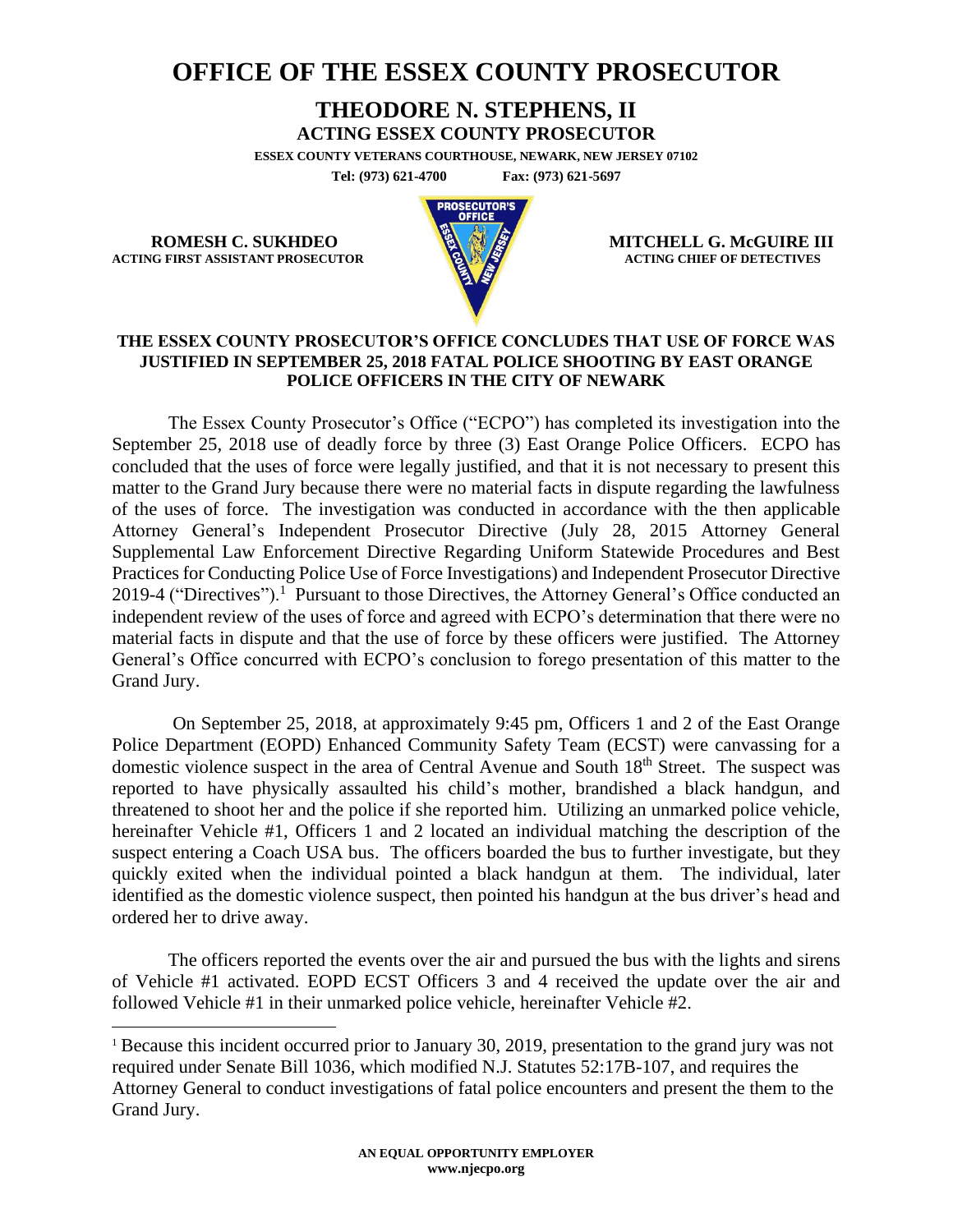The suspect ordered the bus driver to stop in the area of Central Avenue and South  $10<sup>th</sup>$ Street, in the City of Newark, and she complied. The suspect ran off the bus and fled south on South 10<sup>th</sup> Street. Officer 2 exited Vehicle #1 and chased after the suspect on the opposite side of the street. The suspect opened fire on Officer 2 from behind a parked white van. Officer 2 was able to duck and take cover on the ground behind a parked vehicle. Officer 1 pulled Vehicle #1 onto South 10th street and slowly stopped in the street. The suspect opened fire in the direction of Officer 1 and Officer 2, and Officer 1 returned fire at the suspect. Officer 2 did not discharge his weapon as Vehicle #1 was in his line of fire.

Officers 3 and 4 arrived on South  $10<sup>th</sup>$  Street amidst the gun fire. Both officers exited and took cover behind Vehicle #2. Officer 3 approached the sidewalk from the opposite end of the white van, but the suspect backtracked north and intersected with Officer 3. The suspect pointed his handgun at Officer 3 who in turn discharged his weapon at the suspect. The suspect was struck but continued to run/stumble forward. The suspect again pointed his weapon at Officer 3 and the officer again discharged his weapon at the suspect. Meanwhile, Officer 4 had emerged from the rear of Vehicle #2 and observed the suspect point the firearm in his direction. Officer 4 discharged one (1) round at the suspect.

The suspect fell to the ground and dropped his firearm. EMS was immediately requested while aid was rendered by EOPD and Newark Police. The suspect was transported to University Hospital where he was pronounced deceased shortly thereafter.

Personnel from ECPO's Professional Standards Bureau (PSB) and Crime Scene Investigative Bureau (CSIB) responded and investigated this officer-involved shooting. PSB canvassed the area for video and witnesses. PSB reviewed all available audio and video footage and took statements from civilians and law enforcement personnel.

CSIB processed and photographed the scene. All officers' duty weapons were recovered and analyzed. Officer 1's weapon was empty and thirteen discharged casings were recovered from Vehicle #1 consistent with having been discharged from Officer 1's weapon.

Officer 3's weapon was loaded with seven (7) rounds in the 12-round capacity magazine. Officer 4's weapon was loaded with 12 rounds in the 12-round capacity magazine. The suspect's weapon was also recovered and analyzed. It revealed to be a stolen, operable, Taurus PT99 AF 9mm handgun loaded with eight (8) hollow point live rounds and three (3) ball rounds in the fifteen-round capacity magazine.

The CSIB recovered five  $(5)$  discharged casings from South  $10<sup>th</sup>$  Street and the sidewalk area that were consistent with having been discharged from the weapons of Officers 3 and 4. Another three (3) discharged casings were recovered from the street and sidewalk area that revealed positive for having been discharged from the suspect's gun.

Applying the relevant statutes and the Directive to the undisputed material facts outlined above, the uses of deadly force by Officers 1, 3 and 4 were justified pursuant to N.J.S.A. 2C:3- 4(a), Use of Force In Self-Protection. N.J.S.A. 2C:3-4(a) provides that "the use of force upon or toward another person is justifiable when the actor reasonably believes that such force is